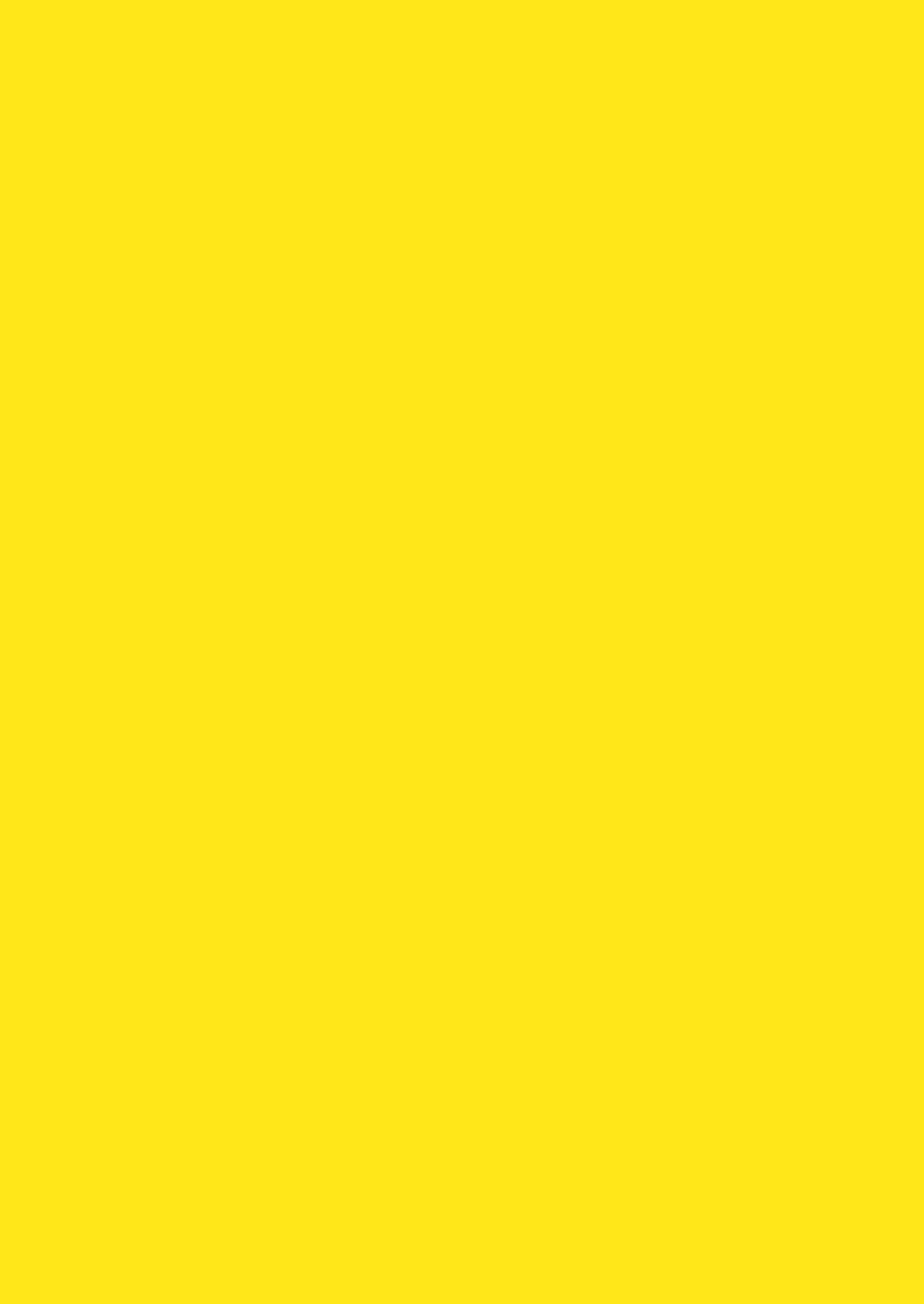### Idealisms of Do-It-Yourself Media Arts: From Portapak to Internet

Something happened when Sony introduced the Portapak into the market. A change occurred. The concept of 'television' became smaller, more personal, direct, idiosyncratic, differently political, artistic and unpredictable. This change had already occurred earlier with reel to reel audio recording and playback decks, such as when the German company Uher introduced their Report 4000series of professional and portable, stereo open-reel magnetic-tape audio recorders and playback decks. The Sony Portapak followed and expanded on the form and functionality of the Uher Report 4000 series, offering video capabilities in addition to audio. Both of these product lines, the Portapak and the Report series of reel to reel audio recorders, were carried by 1 person, over the shoulder, in strong leather satchels. People adopted these devices quickly, utilizing these systems for journalistic, artistic and media production purposes independently, in selfdirected exploratory experiments. Both types of systems enabled recording and playback such that what was recorded could be seen/heard and edited immediately. And famously, both types of devices were used quickly and early on by Nam June Paik in artworks and projects that would signal the possibilities of media art for decades to come.

Of course, the portable typewriter had preceded both of these portable audio and video recording technologies by almost one hundred years. When, by the late 1800's, at the turn of that century, portable typewriters entered the marketplace, these devices recoded writing itself in ways that miniaturized and personalized the earlier technologies and cultural impacts of the printing press. Personal (written) communications were already being messaged across the existing technologies of the telegraph, and then over an international network linked by transatlantic telegraph cable. Voice to voice communications followed via the technology of the telephone, bringing people the immediacy that the Portapak delivered to the emergent art form that became video art.

Many idealisms are at work here, many beliefs, hopes and aspirations. Of these ethical and intellectual anchors, a Do-It-Yourself and Do-It-Together ethos permeates the media arts across multiple media art histories and genealogies, from artists' engagements and interventions with the Portapak to the Internet today. A commitment to small scale technologies for personal transformation (to paraphrase Fred Turner on Stewart Brand<sup>1</sup>)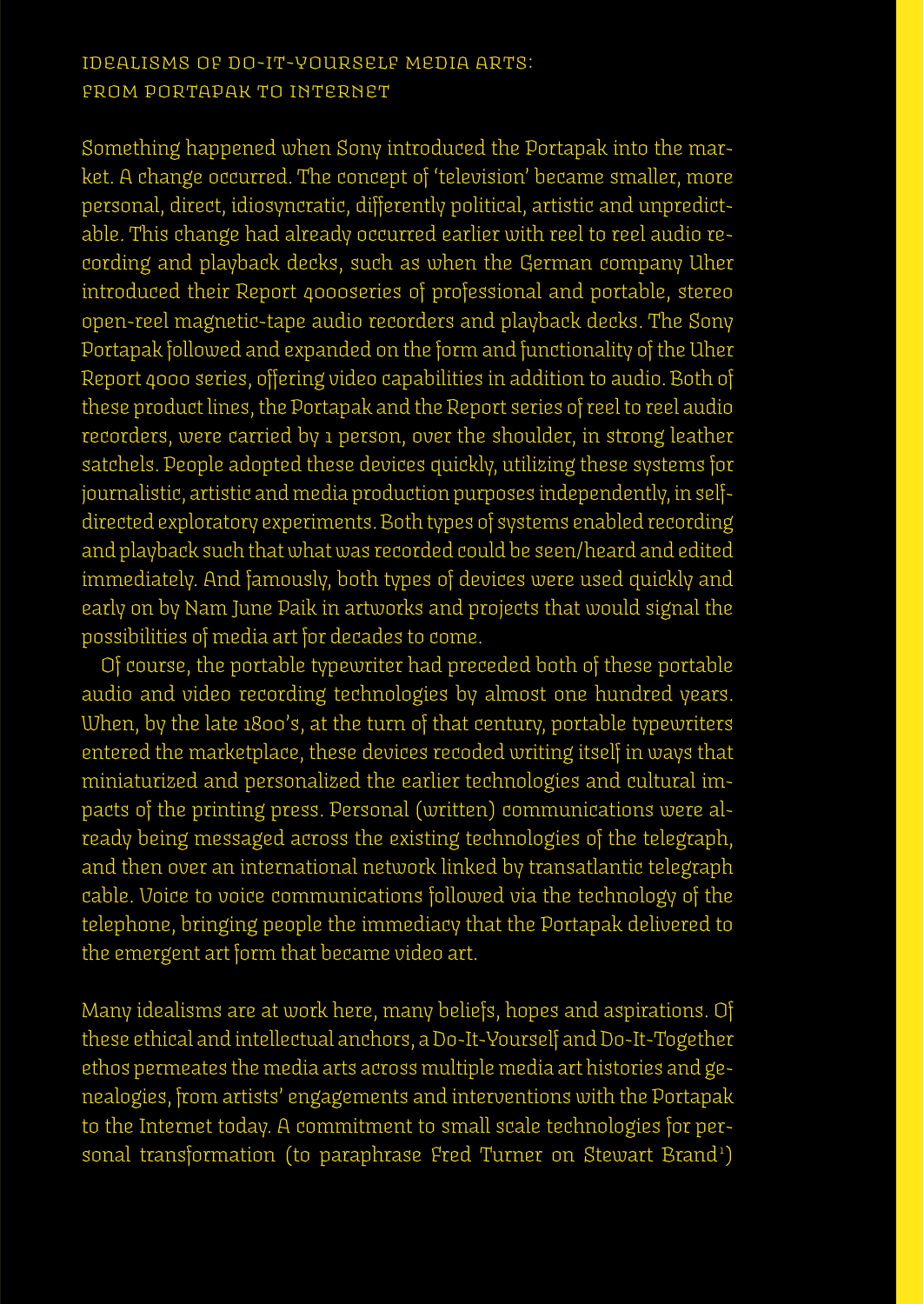powers this central set of concerns and motivations. At the heart of this philosophic position is a sense of self-determination and the internalization of techno-social possibilities. Stemming from this center, a radical turn towards the new and unprecedented opportunities for change seeks to provide pathways for opening out the self and communities, expanding consciousness and collective will, and through the creation of new genres, voices and visions of art.

From the period of the 1960's until the present, these changes deeply impact the world. Without reproducing any nostalgia, we can identify global events and innovations, traced back to this time which had immediately profound impacts, shaping the world for the decades to come: the American wars in Vietnam, Laos, and Cambodia (and the unprecedented ways in which these brutal conflicts were televised); the Soviet space exploration program in present day Russia; the civil rights movement and political assassinations in the United States; Marshall McLuhan's academic work in Canada; the Cultural Revolution in The People's Republic of China; the general strikes, public protests and occupations of universities and factories in Paris and across France; and the Prague Spring. All these events set the global stage for people across the world to be rethinking and rewriting human potential. This intensely condensed chronology of the 1960's is the context in which, from 1970 to 1974, Beryl Korot, Phyllis Gershuny and the Raindance Corporation would create a critical project and platform called Radical Software.

Ostensibly the first journal of video art, Radical Software is also a watershed moment for what would become new media art. The (computer) programmability of new media or digital art, as anticipated by Radical Software, became a known core aspect of the field by the early 2000's. As Sol LeWitt had wrote during this period: *The idea becomes a machine that makes the art.*2 This shift is conceptual, ideological, political, poetic and based on the fundamental authorship, changeability and modification of code. Radical Software brought together the leading and the far-flung alternative theory-practitioners who were redefining art through media in the 1970's. Bringing these folks together in a paper-based publication gave them a home and a relational status, linking their ideas, projects, proposals and provocations under the banner of both radicality (of many forms) and software development (that fundamentally flexible approach of programmability).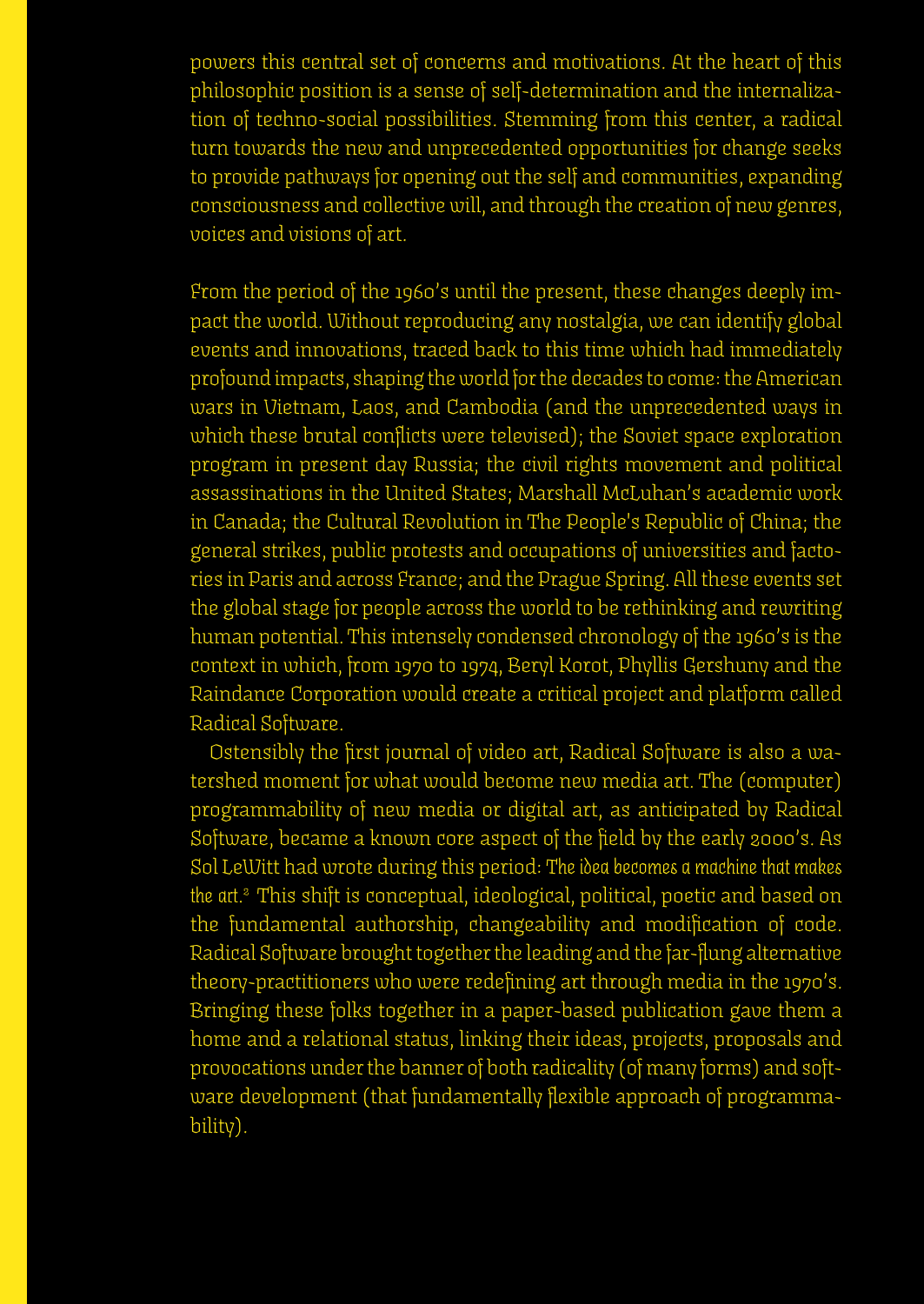At the start of the 1960's in the evening of his departure from the Presidency of the United States, then President Dwight D. Eisenhower warned against the *grave* threat to democracy and liberty which he referred to as the *Military-Industrial complex*. 3 When President Eisenhower gave his farewell address these forces were already in the process of establishing *a permanent armaments industry of vast proportions* with unprecedented influence.4 During the following years, the RAND Corporation — a perfect example of the Military-Industrial complex — would build the ARAPNET, the core infrastructures and technologies now known as the Internet. The RAND Corporation so epitomized the complex entanglement of technological innovation and military control that it provoked Radical Software's creators to name their group the 'Raindance Corporation'.

A very abbreviated chronology of computer science innovations in the 1960's includes: Ivan E. Sutherland's Sketchpad for computer interactivity (developed at the Massachusetts Institute of Technology) and his 'Ultimate Display for Virtual Reality' speech; Ken Knowlton's BEFLIX language for computer animation (developed at Bell Labs); the *Mother of All Demos* by Douglas Engelbart and his team at the Stanford Research Institute; as well as Alan Kay conceptualizing the Dynabook personal computer. The military-industrial-academic complex articulated in this series of innovations both made real President Eisenhower's warnings and also simultaneously promised delivery of individual transformative power. People were to be transformed by these machines and systems, operating on various levels and driven by widely divergent forces. In addition to the forces already mentioned, market forces would later begin to be involved as the concept of the 'personal computer' and 'consumer electronics' would continue to deliver people, individually and collectively, to these machines and systems.

Artists of this era captured these potentialities while mobilizing critiques and questions in Radical Software. Reflecting on its first edition, its editors observed that *throughout the first volume of Radical Software the paper/magazine functioned as a conduit or passageway through which information flowed and was disseminated*. 5 Positioning the paper-based journal in terms that are now reminiscent of 'network culture' and 'transmission arts', the first volume of the Radical Software publication/platform/application included a section called *Feedback* through which information flowed in cybernetic feedback and feedforward loops. This section functioned as an early bulletin board system or as a proto-social software aspect of Radical Software. People would list their individual or collective group names, addresses, phone numbers,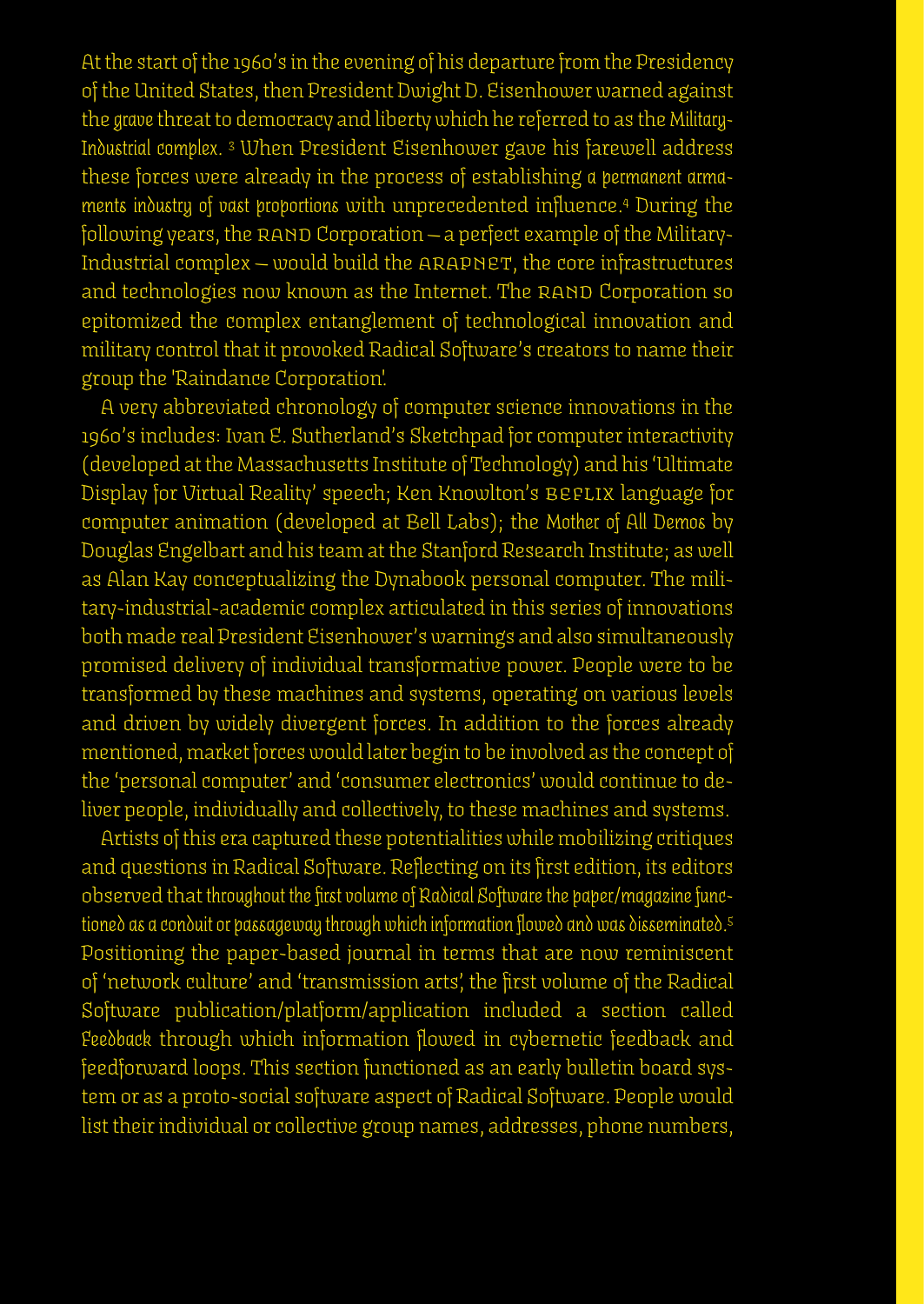i.e. networking their contact information, drawing connections and getting in touch. In their second volume of Radical Software, Raindance would perform an even more radical change in that they opened the platform itself to other groups and guest editors making the platform itself rewritable and recoded like open source software itself. While they were (partially) responding to the hegemonic influences of television, Radical Software was also formulating positions based on computer cultures, directly and environmentally affecting the development of software art, or artware, a genre of New Media Art that would gain international momentum in the late 1990's and early 2000's.

Initially, in Radical Software, Volume 1, Number 1 'The Alternate Television Movement' (from the Spring of 1970), Nam June Paik wrote in a section called RANDOM ACCESS, that soon, in a near future, a collective 'we' will be 'free' from the monopoly and limitations of commercial television stations because we will be able to have *thousands of large and small* TV *stations*. 6 In his text titled 'Utopian Laser TV Station', he predicts and proposes his own station that he would program with his own recordings of artists and subjects he had selected such as an Avant-garde cooking show *for endless sex, temporary death, controllable dreams…* and more, hosted by the FLUXUS artist Alison Knowles.? This section of the inaugural issue of Radical Software shares the title of Paik's artwork Random Access (as executed with a reelto-reel audio deck) <sup>8</sup>. Random Access is a major principle in computer processing, the ability to directly and non-sequentially retrieve data stored in any part of memory. In this anticipatory text, Paik and Radical Software foresee what the internet makes possible, in terms of recall, access to histories, individual artistic creation networked internationally and collective promises of techno-social empowerments.

The computer is a syncretic device, an environment and a context in and through which media experiences and creative possibilities are brought together. Computational space is also social, with us most recently, over the last decade, being networked together via the now familiar and almost omnipresent social media platforms. We interface with computational forms socially even when we are seemingly 'alone' in apparently private space or socially 'disconnected' from others in public spaces as we stare into and click on screens. From live streaming to crafting channels along the lines of Paik's proposal from 1970, individual artists are doing it themselves and together, if even also being delivered to the corporations that now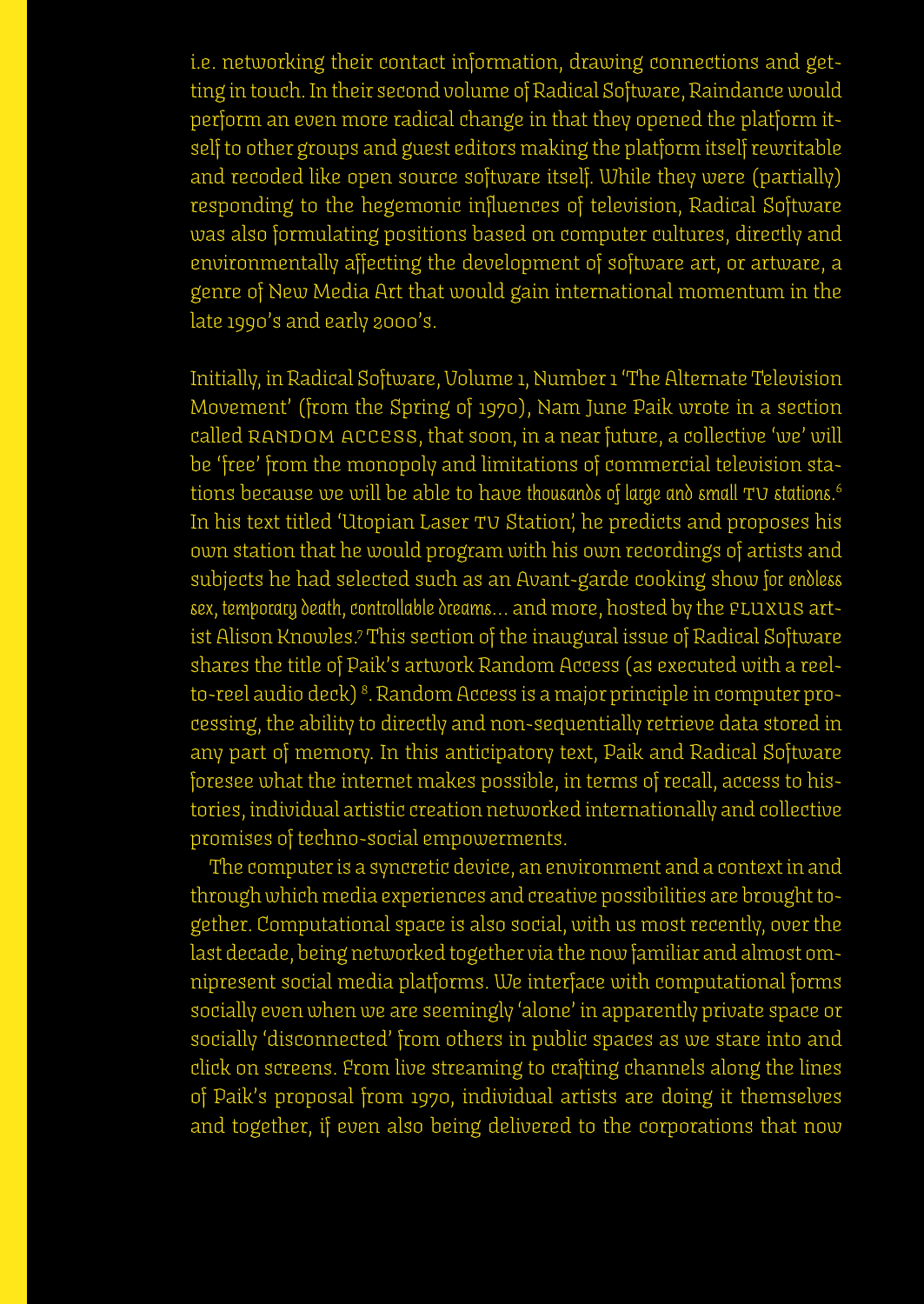make these systems possible (Facebook, Alphabet [Google], etc.). Still, we want to connect and we desire connection. We respond to our connective techno-social systems, especially those enabled by the syncretic environment of computers. We reach out and make Media Art through screens and networks, to be connected, to craft our own visions and versions of the mediated worlds we share. In our techno-social time, these abilities have become core to creative practices and foundational to Media Art, from Portapak to Internet.

- 2 Paragraphs on Conceptual Art Sol Lewitt (1967)
- 3 President Eisenhower's farewell address President Dwight D. Eisenhower (1961)
- 4 ibid
- 5 Radical Software, Volume 2 Number 1 Raindance (1972)
- 6 Radical Software, Volume 1 Number 1 Raindance (1970)
- 7 ibid
- 8 Random Access Nam June Paik (1963)

<sup>1</sup> From Counterculture to Cyberculture : Stewart Brand, the Whole Earth network, and the rise of digital utopianism — Fred Turner (2006)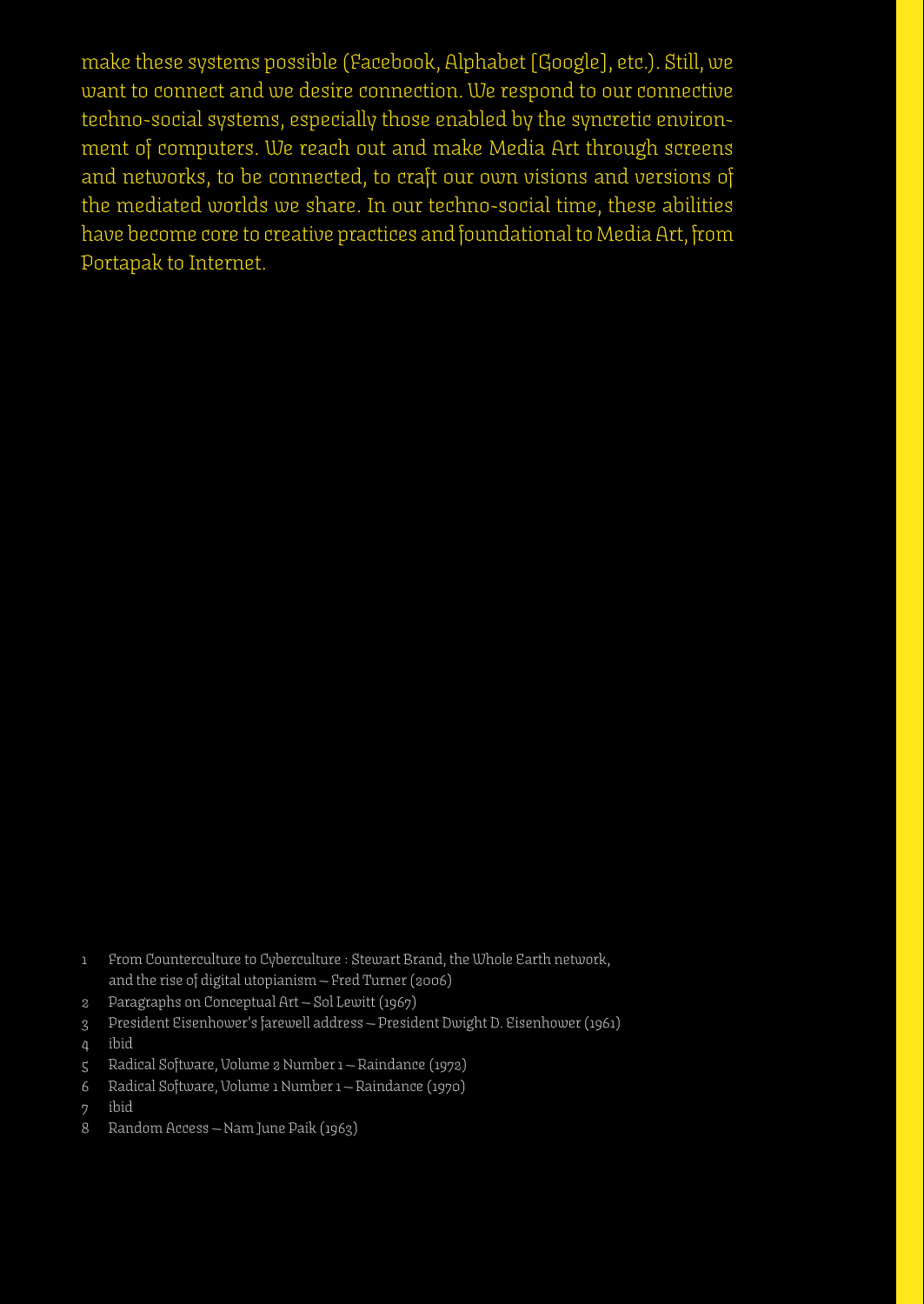# 'Videotape can be to **El emissio**  what writing is to language'

Radical Software #1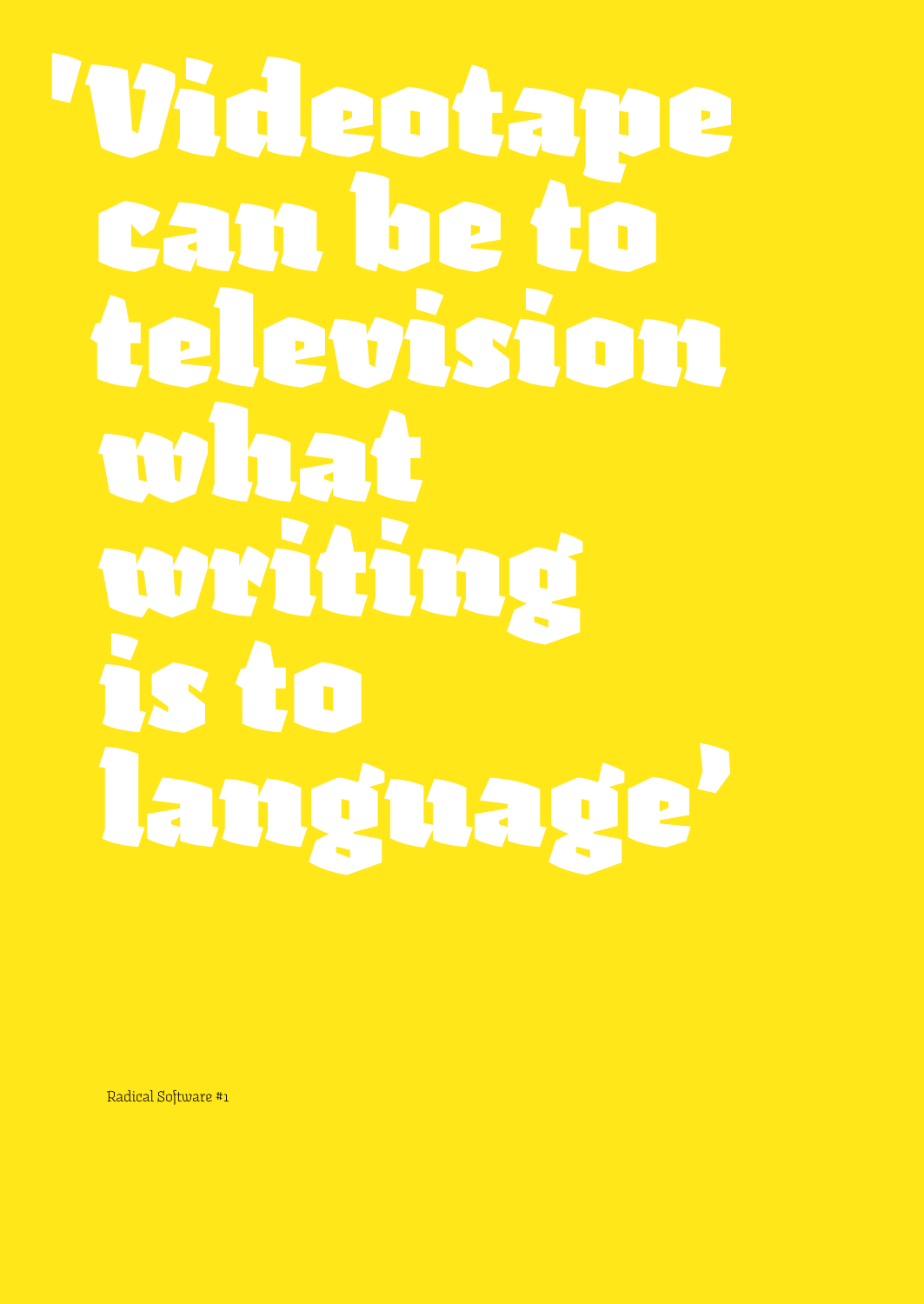### Idealisme in de 'doe-het-zelf'-mediakunst: van Portapak tot het internet

Toen Sony de Portapak op de markt bracht, werd er iets in gang gezet, een verandering. Het concept 'televisie' werd kleiner, persoonlijker, directer, individualistischer en op een andere manier politiek, artistiek en onvoorspelbaar. Een dergelijke verandering had eerder ook al plaatsgevonden toen het mogelijk werd om audio van tape naar tape op te nemen, bijvoorbeeld met de Report 4000-serie van het Duitse bedrijf Uher die bestond uit professionele, draagbare stereorecorders en -playback decks voor losse spoelen met magnetische audiotape. De Sony Portapak volgde de vorm en functionaliteit van de Uher Report 4000 -serie en bouwde die verder uit zodat er naast audio ook mogelijkheden op het gebied van video bijkwamen. De apparaten voor opnames van tape naar tape uit zowel de Portopak- als de Report-serie, konden in een stevige leren tas door één persoon over de schouder gedragen worden. Al snel werden deze apparaten ontdekt door mensen die de systemen onafhankelijk wilden gebruiken voor journalistieke en artistieke mediaproducties waarin zelfstudie, experiment en onderzoek centraal stond. Met beide systeemtypen was het nu mogelijk om wat je had opgenomen direct terug te zien of te luisteren en te monteren. Zo ging de kunstenaar Nam June Paik al vroeg gebruik maken van beide soorten apparaten voor zijn kunstwerken en projecten. Hij gaf daarmee een duidelijk signaal af voor mediakunstenaars in de decennia erna.

Ongeveer honderd jaar geleden bestond er natuurlijk al een voorganger van deze draagbare audio- en video-opnametechnologie: de draagbare typemachine. Dit apparaat werd tegen het eind van de 19e eeuw op de markt gebracht en gaf een nieuwe draai aan het schrijfproces in de zin dat het apparaat de schaal van vroegere technologieën en de culturele effecten van de drukpers drastisch verkleinde en personaliseerde. Persoonlijke (geschreven) communicatie kon toen al verspreid worden door middel van de bestaande telegraaftechnologie, en vervolgens via het internationale netwerk van de trans-Atlantische telegraafkabel. Daarna werd het ook mogelijk om via de telefoon direct, van stem tot stem, te communiceren, iets wat leidde tot een urgentie die vergelijkbaar is met de betekenis van de Portapak voor de opkomende kunstvorm die later videokunst zou gaan heten.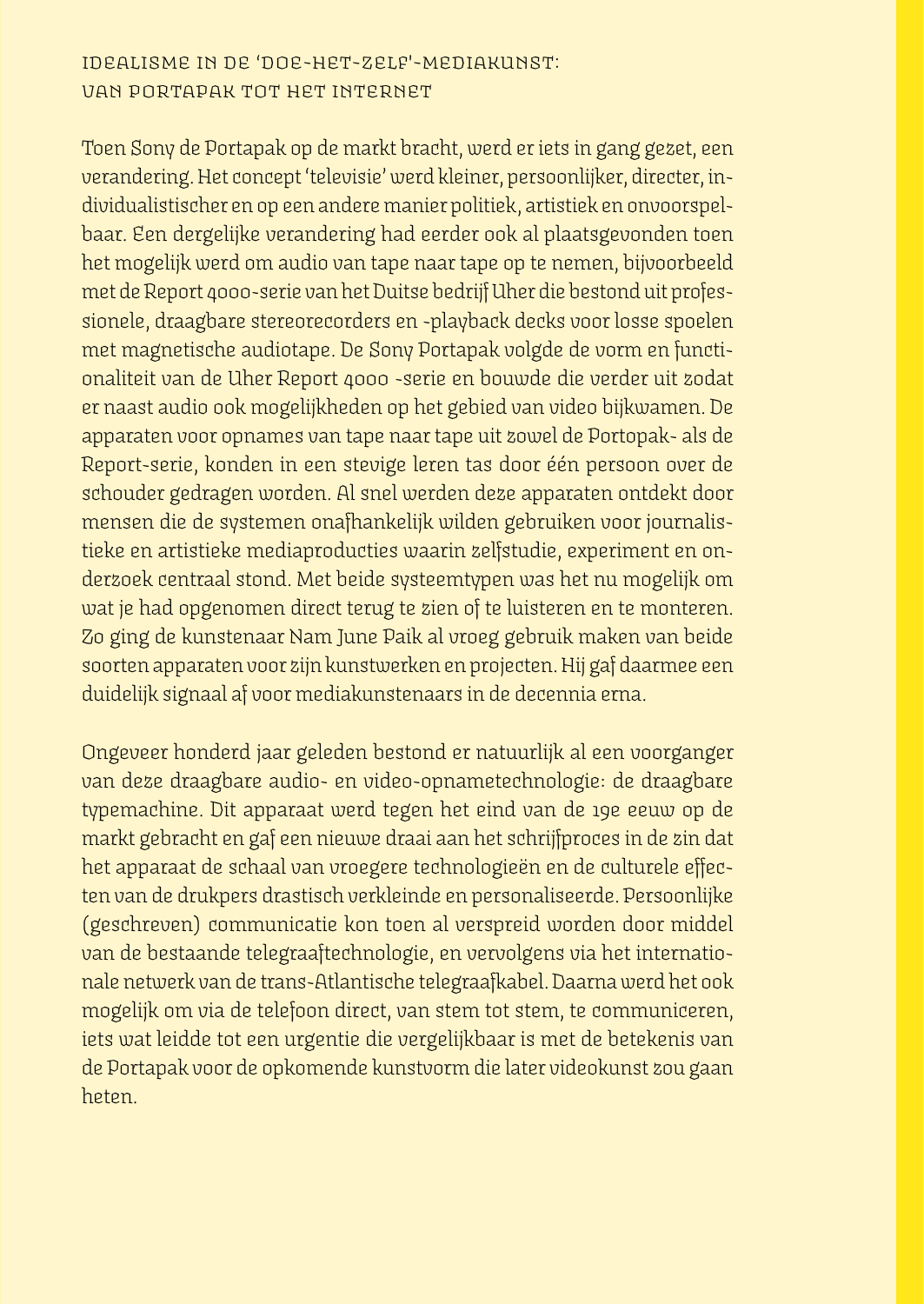Hier zijn veel vormen van idealisme aan het werk, veel overtuigingen, hoopvolle verwachtingen en ambities. Van al deze ethische en intellectuele ankers doordringt het ethos van 'doe-het-zelf' en 'doe-het-samen' de geschiedenissen en genealogieën van de mediakunsten – van de betrokkenheid en interventies van kunstenaars met de Portapak tot en met het huidige internet. Deze centrale verzameling interesses en motivaties komt voort uit *een toewijding aan kleinschalige technologie voor persoonlijke transformatie* (om Fred Turner, over Stewart Brand, te parafraseren<sup>1</sup>). Aan de grondslag van deze filosofische stelling ligt een besef van zelfbeschikking en het internaliseren van techno-sociale mogelijkheden. Vanuit deze basis wordt, met een radicale draai richting de nieuwe en ongekende mogelijkheden voor verandering, gezocht naar wegen om 'het zelf' en gemeenschappen open te breken door middel van het ontplooien van het bewustzijn en de collectieve wil, en het ontwikkelen van nieuwe genres, stemmen en visies binnen de kunst.

Deze veranderingen hebben al vanaf de jaren 1960, en ook nu nog, een grote invloed op de wereld. Zonder enig gevoel voor nostalgie kunnen we wereldgebeurtenissen en innovaties die decennia lang een directe en diepgaande, vormende invloed hebben gehad op de wereld, identificeren en koppelen aan het heden: de Amerikaanse oorlogen in Vietnam, Laos en Cambodja (en de ongekende manieren waarop deze wrede conflicten te zien waren op televisie); het Sovjet ruimtevaartprogramma in relatie tot het huidige Rusland; de burgerrechtenbeweging en politieke moorden in de Verenigde Staten; het wetenschappelijke oeuvre van Marshall McLuhan in Canada; de Culturele Revolutie in de Volksrepubliek China; de algemene stakingen, protestbewegingen en bezettingen van universiteiten en fabrieken in Parijs en de rest van Frankrijk; en de Praagse Lente. Naar aanleiding van al deze gebeurtenissen gingen mensen van over de hele wereld het menselijk potentieel op een ander manier bekijken en 'herschrijven'. Deze drastisch gecomprimeerde chronologie van de jaren 1960 zou, tussen 1970 en 1974, de context vormen voor een kritisch project en platform genaamd Radical Software van Beryl Korot, Phyllis Gershuny en de Raindance Corporation.

Radical Software, waarschijnlijk het eerste magazine voor videokunst, zou ook een keerpunt zijn in wat later de nieuwe mediakunst zou worden. De (computer) programeerbaarheid van nieuwe mediakunst of digitale kunst, zoals Radical Software voorspelde, zou in de vroege jaren 2000 een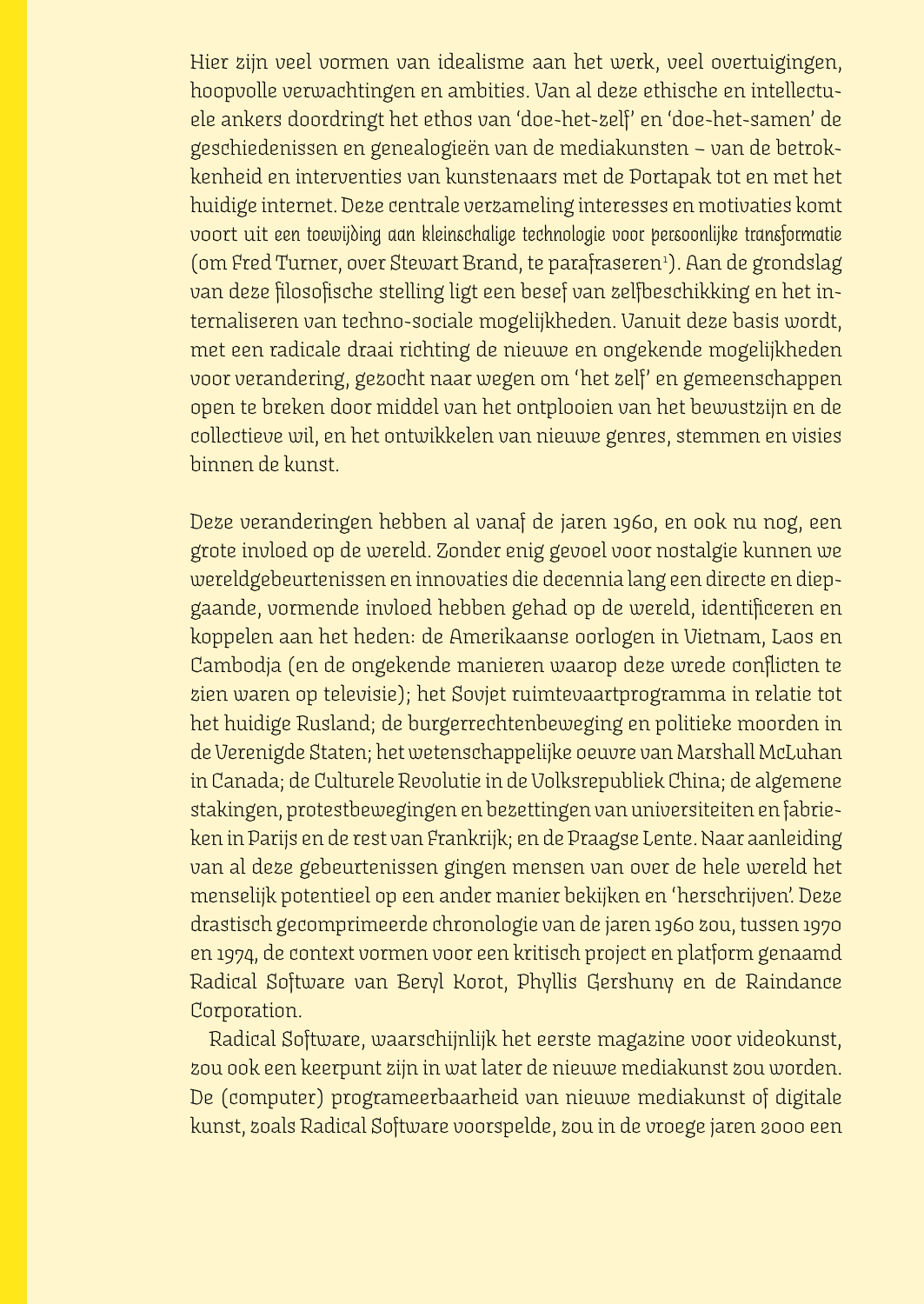kernaspect binnen dit vakgebied worden. Zoals Sol LeWit tijdens deze periode schreef: *Het idee verandert in een machine die kunst maakt.*<sup>2</sup> Deze verschuiving is conceptueel, ideologisch, politiek en poëtisch en gebaseerd op het fundamentele auteurschap en de veranderlijkheid en aanpasbaarheid van de code. Radical Software verenigde zowel toonaangevende als minder bekende beoefenaars van alternatieve theorieën die in de jaren 1970 bezig waren met het opnieuw definiëren van kunst via de nieuwe media. Het bijeenbrengen van deze mensen in een, in eerste instantie papieren, publicatie gaf ze een onderkomen en een relationele status. Ze konden er hun ideeën, projecten, voorstellen en provocaties bundelen onder de noemers van zowel extremisme (in vele vormen) als softwareontwikkeling (die fundamenteel flexibele aanpak van de programmeerbaarheid).

Toen President Dwight D. Eisenhower in 1961 afscheid nam van zijn ambt, waarschuwde hij al voor een ernstige bedreiging van de democratie en vrijheid die hij omschreef als het 'militair-industrieel complex'. 3 Ten tijde van Eisenhowers 'farewell address' waren deze machten al bezig met het vestigen van *een permanente wapenindustrie met een enorme omvang* en een ongekende invloed.4 In de jaren daarop zou de RAND Corporation – een perfect voorbeeld van het militair-industrieel complex – het ARAPNET opzetten, met de kerninfrastructuur en -technologie van wat wij nu kennen als het internet. Als een reactie tegen de manier waarop de RAND Corporation de complexe verstrengeling van technologische innovatie en militaire controle belichaamde, besloten de ontwikkelaars van Radical Software hun groep de 'Raindance Corporation' te noemen.

Een aantal voorbeelden uit een zeer beknopte chronologie van de innovaties op het gebied van computertechnologie in de jaren 1960: Ivan E. Sutherlands Sketchbook-programma voor computerinteractie (ontwikkeld bij het Massachusetts Institute of Technology) en de lezing 'The Ultimate Display' met zijn visie op virtual reality; Ken Knowlton's BEFLIX-taal voor computeranimatie (ontwikkeld bij Bell Labs); de live computerpresentatie 'Mother of All Demos' van Douglas Engelbart en zijn team bij het Stanford Research Institute; en Alan Kays concepten voor de Dynabook personal computer. Het militair-industrieel-wetenschappelijk complex dat in deze serie innovaties tot uitdrukking kwam, bevestigde de waarschuwingen van President Eisenhower, maar beloofde tegelijkertijd de kracht van individuele transformatie. Deze machines en systemen zouden de mensheid veranderen, op verschillende niveaus en aangedreven door sterk uiteenlopende krachten. Behalve de eerder genoemde krachten zou ook de marktwerking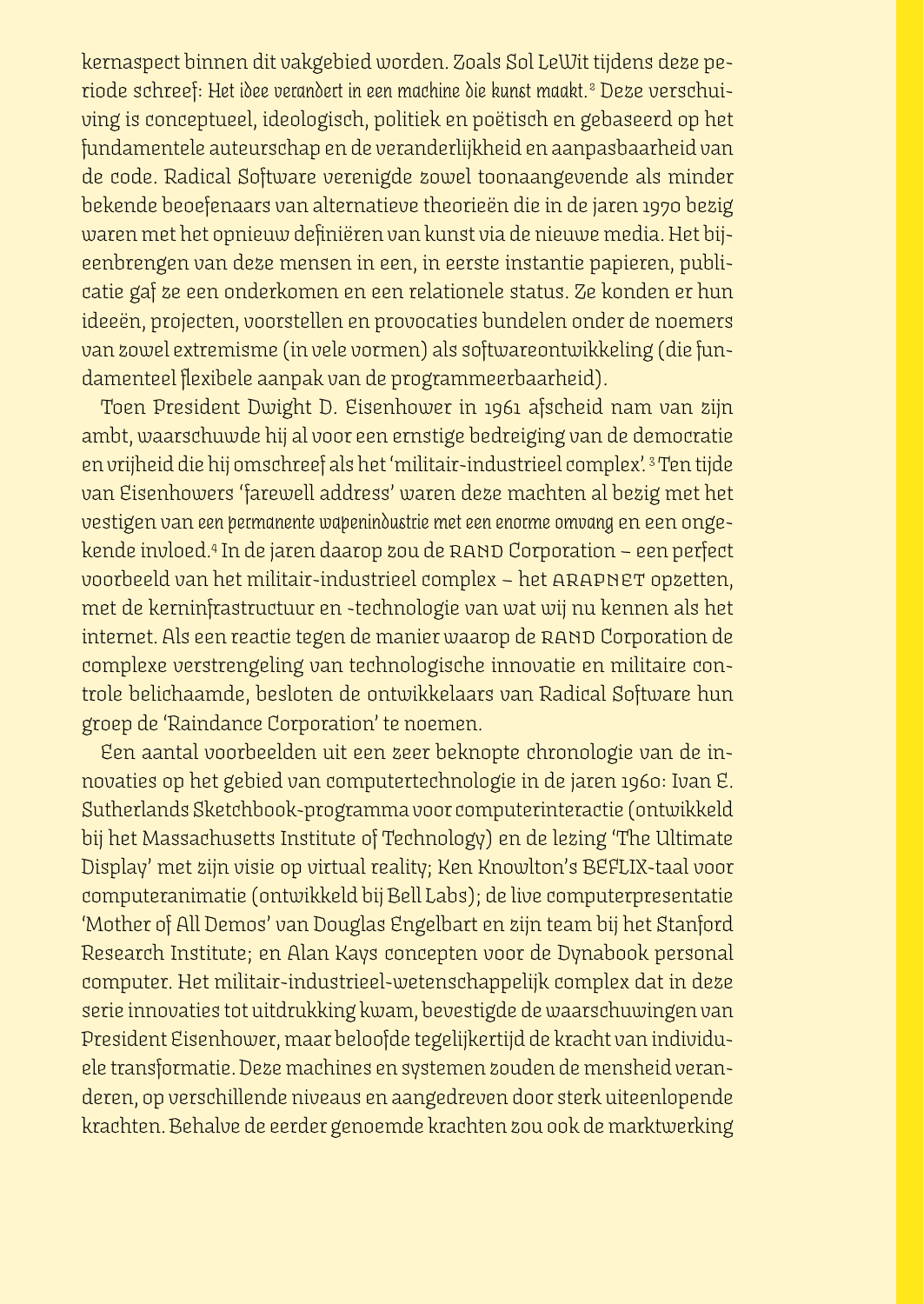een rol gaan spelen doordat concepten als de 'personal computer' en 'consumentenelektronica' zorgden voor een continue aanlevering van mensen — individueel of collectief — voor deze machines en systemen.

De kunstenaars van dit tijdperk bleken in staat dit potentiele vermogen te vangen en verzamelden hun kritische analyses en vragen in Radical Software. Terugkijkend op de eerste jaargang merkten de redacteuren op dat: *het gehele eerste nummer van Radical Software functioneerde als een soort pijpleiding of gang waardoor informatie vloeide en verspreid werd*. 5 Om het papieren magazine onder de aandacht te brengen in termen die nu doen denken aan 'netwerkcultuur' en 'transmission arts', was er bij de eerste jaargang van Radical Software een rubriek met de naam 'feedback' waarmee informatie kon vloeien tussen cybernetische feedback en feedforward loops. Deze rubriek functioneerde als een vroeg prikbordsysteem, of een soort prototype voor het sociale software-aspect van Radical Software. Mensen konden hier hun eigen naam of die van hun groep, adressen, telefoonnummers et cetera vermelden, en dus netwerken door middel van hun contactinformatie en zo in contact komen met nieuwe connecties. In de tweede jaargang van Radical Software zou Raindance een nog extremere verandering aanbrengen. Het platform werd nu ook opengesteld voor andere groepen en gastredacteuren waardoor het zelf ook bewerkt en opnieuw gecodeerd kon worden, net zoals bij open source software. Hoewel het platform (deels) een reactie was tegen de hegemonie van de televisie, formuleerde Radical Software ook stellingen op het gebied van computercultuur en had daarmee zowel een directe als een indirecte invloed op de ontwikkeling van softwarekunst, oftewel 'artware', een genre binnen de nieuwe mediakunst dat in de late jaren 1990 en vroege jaren 2000 internationaal in de belangstelling stond.

In het eerste nummer van de eerste jaargang van Radical Software, 'The Alternate Television Movement' (lente 1970), schreef Nam June Paik in de rubriek Random Access dat er spoedig, in de zeer nabije toekomst, een collectief 'wij' bevrijd zou worden van het monopolie en de beperking van de commerciële televisiezenders omdat men dan de beschikking zou hebben over duizenden grote en kleine tv-kanalen.<sup>6</sup> In deze tekst, met de titel 'Utopian Laser TV Station', doet hij voorspellingen en voorstellen voor een eigen kanaal dat hij zou programmeringen met opnames van kunstenaars en onderwerpen die hij zelf had verzameld, zoals een avant-garde kookprogramma *voor eindeloos veel seks, tijdelijke dood, beheersbare dromen…* en meer, met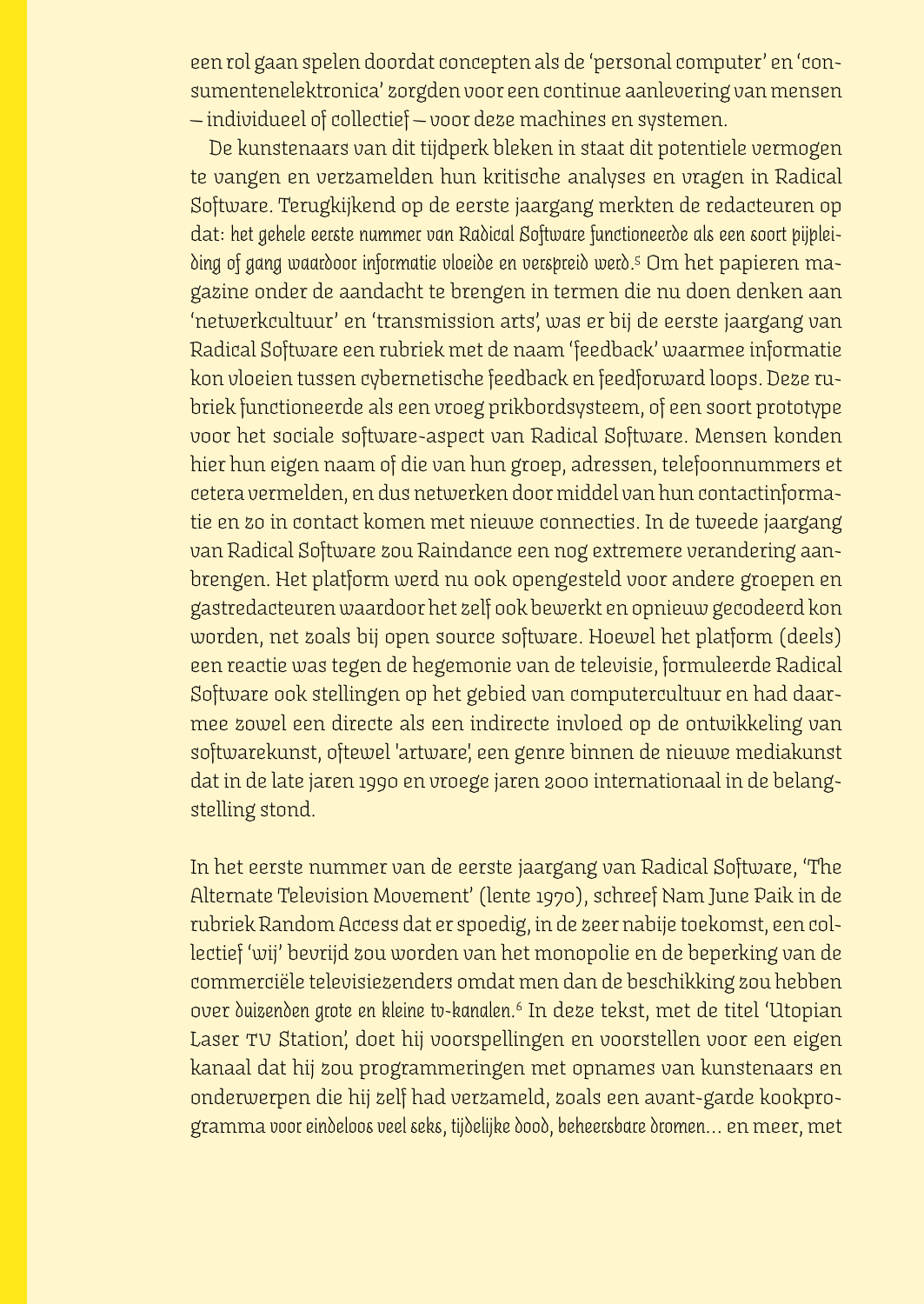als presentator de <code>eLuxus-k</code>unstenaar Alison Knowles.? Deze rubriek van het openingsnummer van Radical Software had dezelfde naam als Paiks kunstwerk Random Access (gemaakt met een reel-to-reel bandrecorder) 8 .

Random access, het vermogen om direct en niet in sequentie data te vinden die in ieder deel van het geheugen kunnen zijn opgeslagen, is tevens een belangrijk principe binnen de computerbewerking. In de anticiperende tekst voorspelden Paik en Radical Software al de mogelijkheden van het internet met betrekking tot het terughalen van data, toegang tot geschiedenissen, individuele artistieke creatie via internationale netwerken en collectieve beloftes op het gebied van techno-sociale vormen van empowerment.

De computer is een syncretisch apparaat, een omgeving en een context waarin en waardoor media-ervaringen en creatieve mogelijkheden samen kunnen komen. De digitale omgeving is ook een sociale omgeving, bijvoorbeeld in de vorm van de inmiddels vertrouwde en bijna alomtegenwoordige social-mediaplatforms waarin we, vooral gedurende het afgelopen decennium, aan elkaar gekoppeld worden. Zelfs wanneer het lijkt alsof we 'alleen' zijn in een privéruimte, of sociaal afgezonderd van anderen in publieke ruimtes terwijl we staren naar en klikken op onze schermpjes, kunnen we nog sociaal interactief zijn met digitale middelen. Van live streaming tot het in elkaar knutselen van tv-kanalen, zoals voorgesteld door Paik in 1970: individuele kunstenaars doen het zelf en doen het samen, ook al worden ze hiermee tegelijkertijd uitgeleverd aan de corporaties die deze systemen tegenwoordig mogelijk maken (zoals Facebook, Alphabet en Google). Toch willen we graag verbinden en verlangen we naar verbondenheid. We reageren op onze connectieve techno-sociale systemen, in het bijzonder wanneer die mogelijk zijn gemaakt door de syncretische omgeving van computers. We stellen ons open en maken mediakunst via schermen en netwerken, om verbonden te zijn en om onze eigen visies en versies op onze gedeelde, gemedieerde werelden vorm te geven. In onze techno-sociale tijd zijn deze mogelijkheden gaan behoren tot de kern van creatieve praktijken en liggen aan de basis van de mediakunst, van Portopak tot het internet.

JON CATES, JUNE 2018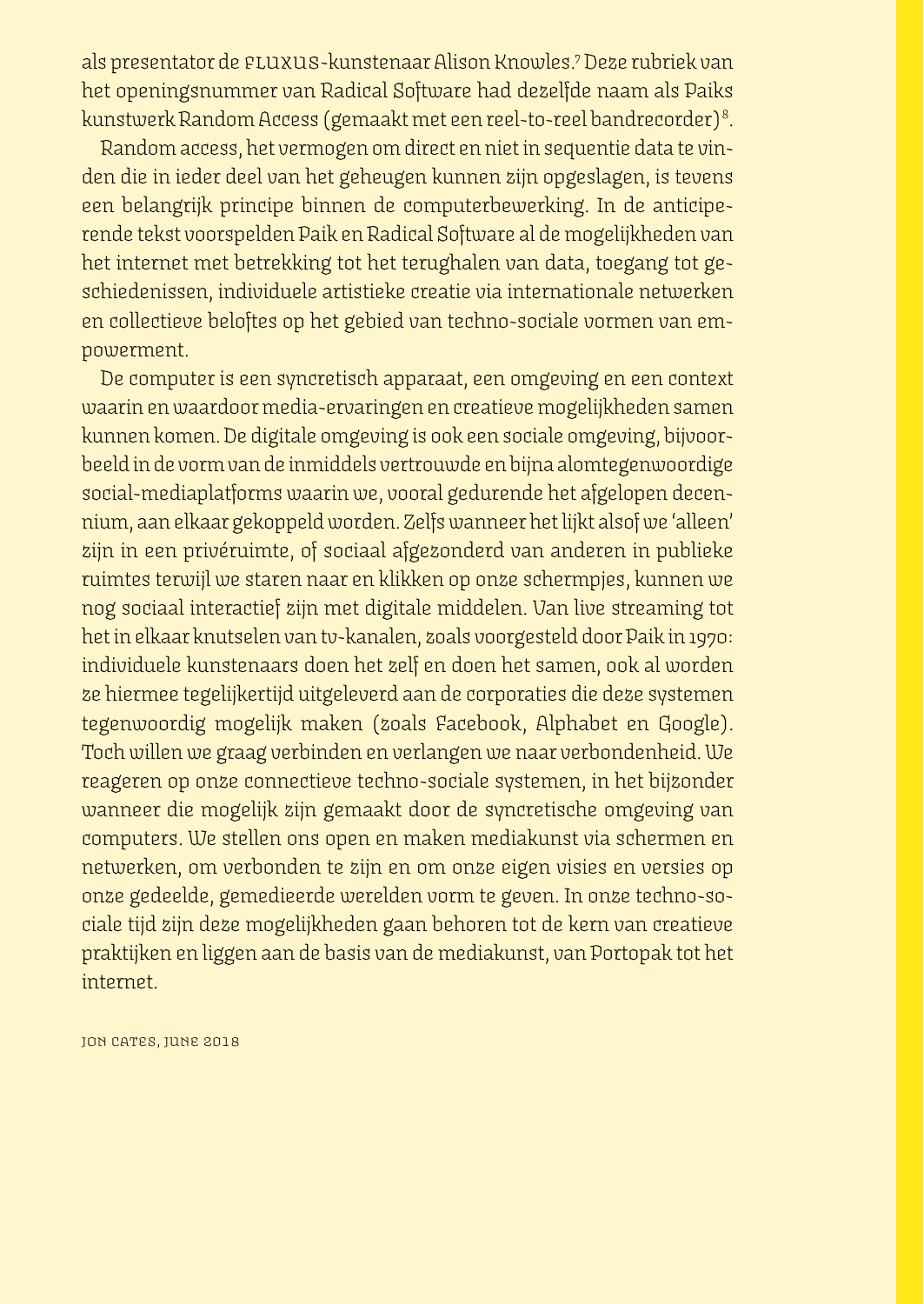This publication appears on the occasion of the exhibition: RADICAL SOFTWARE: THE RAINDANCE FOUNDATION, MEDIA ECOLOGY AND VIDEO ART 08.06.2018 — 09.09.2018 Location: West Museumkwartier, Lange Voorhout 34

#### Text: Jon Cates

Jon Cates is Associate Professor in the departments of Film, Video, New Media, and Animation and Art History, Theory and Criticism at the School of the Art Institute of Chicago (SAIC). At SAIC Cates created the New Media Art and Media Art Histories curriculum. He is an early and consistent contributor to the field of Media Art Histories, being the first graduate of the first international Graduate program founded by Oliver Grau at the Donau-Universität Krems Austria. Cates was recently an invited speaker at Harvard Art Museums for JODI's solo exhibition presented in collaboration with the Institute of Contemporary Art/Boston (ICA) exhibition *Art in the Age of the Internet*; the international Media Art Histories conference series; and the Glitch Art Festival in Zagreb, Croatia. Cates also curates and exhibits his projects globally. He is curating an exhibition, Chicago New Media, at The University of Illinois at Chicago in 2018 and has just Completed a curatorial project, *The Art of the Networked Practice*, with Singapore's institutions, Nanyang Technological University and LASALLE College of the Arts. In just the last year, he exhibited his own Glitch Art and experimental Noise projects in Istanbul, Vienna, Glasgow, The Hague, Tehran, Chicago and online.

Translator: Marie Louise Schoondergang Typesetting: Jelle Koper Printer: Oranje van Loon, Den Haag Thanks: Ministry of Education, Culture and Science and Gemeente Den Haag Publication: West Edition: 1.000 isbn: 978-90-79917-76-1



Groenewegje 136 2515 LR Den Haag the Netherlands +31 (0)70 392 53 59 www.westdenhaag.nl info@westdenhaag.nl